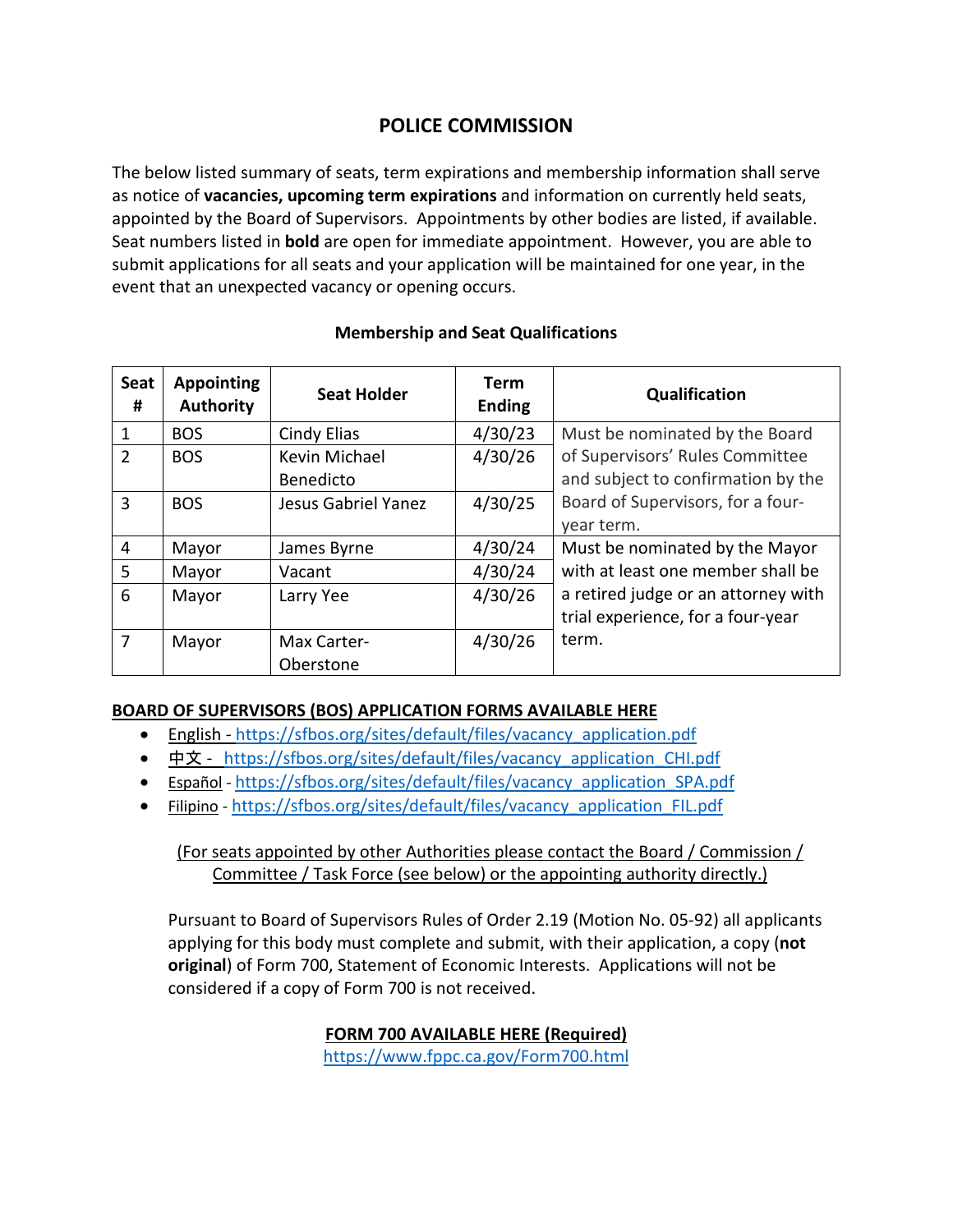*Please Note: Depending upon the posting date, a vacancy may have already been filled. To determine if a vacancy for this Commission is still available, or if you require additional information, please call the Rules Committee Clerk at (415) 554-5184.*

Applications and other documents may be submitted to [BOS-Appointments@sfgov.org](mailto:BOS-Appointments@sfgov.org)

**Next Steps**: Applicants who meet minimum qualifications will be contacted by the Rules Committee Clerk once the Rules Committee Chair determines the date of the hearing. Members of the Rules Committee will consider the appointment(s) at the meeting and applicant(s) may be asked to state their qualifications. The appointment of the individual(s) who is recommended by the Rules Committee will be forwarded to the Board of Supervisors for final approval.

The Police Commission shall consist of seven (7) members:

- Three (3) members shall be nominated by the Rules Committee of the Board of Supervisors; and
- Four (4) members nominated by the Mayor, at least one (1) shall be a retired judge or an attorney with trial experience.

Each nomination shall be subject to confirmation by the Board of Supervisors. The Mayor's nominations shall be the subject of a public hearing and vote within 60 days. If the Board of Supervisors rejects the Mayor's nomination to fill the seat designated for a retired judge or attorney with trial experience, the Mayor shall nominate a different person with such qualifications. If the Board of Supervisors fails to act on a mayoral nomination within 60 days from the date the nomination is transmitted to the Clerk of the Board of Supervisors, the nominee shall be deemed confirmed.

To stagger the terms of the seven members, of the first four members nominated by the Mayor, two members shall serve two year terms and two members shall serve terms of four years; and of the three members nominated by the Rules Committee, one member shall serve a term of one year, one member shall serve a term of two years, and one member shall serve a term of three years. The Clerk of the Board of Supervisors shall designate such initial terms by lot. All subsequent appointments to the commission shall be for four-year terms.

The tenure of each member shall terminate upon the expiration of the member's term. The Mayor shall transmit a nomination or re-nomination to the Clerk of the Board of Supervisors no later than 60 days prior to the expiration of the term of a member nominated by the Mayor. For vacancies occurring for reasons other than the expiration of a member's term, within 60 days following the creation of such vacancy, the Mayor shall nominate a member to fill such vacancy if the vacancy is for a seat filled by nomination of the Mayor.

The District Attorney, Sheriff, and Public Defender may recommend persons to the Mayor and Board of Supervisors for nomination or appointment to the Commission.